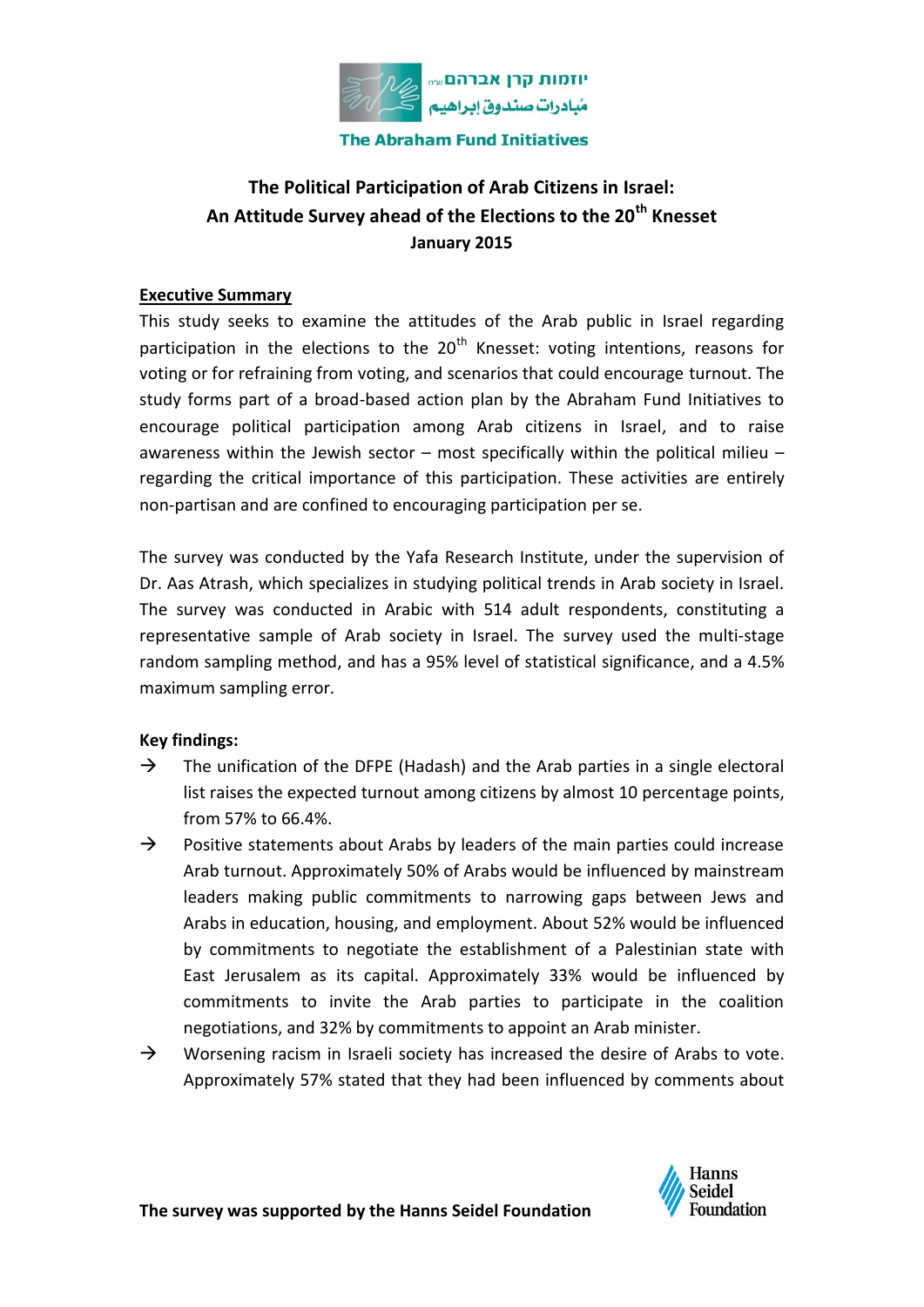Arabs by Jewish politicians, while 56% had been influenced by the manifestations of racism seen during Operation Protective Edge.

- $\rightarrow$  Only 17% of those who do not intend to vote are boycotting the elections on ideological principle. The remainder intend to abstain because they feel that the elections do not influence their lives, or because the elections "are of no interest" to them. Ideological boycotters account for three percent of the total Arab public.
- $\rightarrow$  Approximately half the Arab public is unaware that the electoral threshold was raised. Most of those who are aware of the change see this as a racist decision intended to prevent Arabs from being elected, and also state that the decision will actually encourage them to vote.
- $\rightarrow$  The survey reveals significant differences between voting patterns in different geographical areas (the Southern Triangle, the Shfaram area, and the Nazareth area lead in terms of expected turnout); between women and men (expected turnout of 55% and 70%, respectively); and between Muslims, Christians, and Druze (approximately 67% of Muslims intend to vote, compared to 56% of Christians and 44% of Druze); and according to age group – young adults aged 18-24 show the lowest expected turnout, while turnout rises along with age.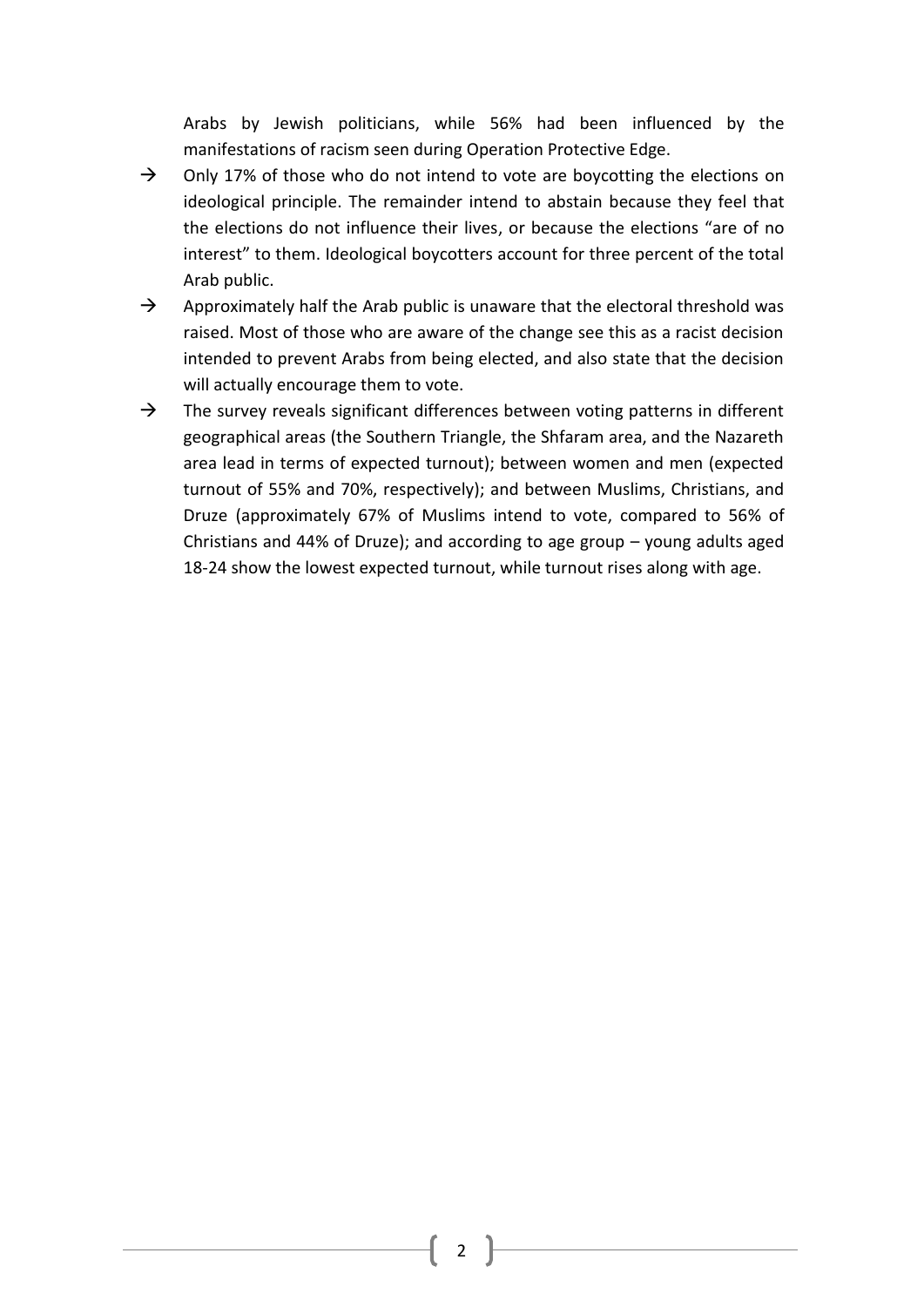#### **Analysis of the Survey Findings – Detailed Report**

**Background**: The past decade has seen a worrying downward trend in the participation of Arab citizens in Israel in national politics. This phenomenon includes two parallel processes: the withdrawal of Arab citizens from the national political system, and the displacement and exclusion of Arabs by this system.

The strongest evidence for the first of these processes – the withdrawal of Arab citizens from politics – is the sharp fall in turnout at general elections. This process intensified following the events of October 2000, which created a profound rift in relations between the Arab minority, on the one hand, and the state and the Jewish majority, on the other. Turnout among Arab citizens fell from 75% in the 1999 elections to 53.4% in 2009 – a drop of over 20 percentage points in less than a decade. The elections held shortly after the events of October 2000 (in February 2001) marked a turning point in the willingness of Arab citizens to participate in the political process. This was most clearly expressed in calls to boycott that year's direct prime ministerial elections, in order to punish Prime Minister Ehud Barak, and in order to protest against the state's attitude toward Arabs. Only 18% of eligible voters among the Arab population exercised their right to vote. For the first time, boycotting elections became a legitimate course of action among the Arab public. $1$ 

In the most recent elections, held in 2013, turnout among Arab citizens rose slightly to 57%. However, it would seem that this is not sufficient to indicate a return of the Arab public to active political engagement. An attitude survey undertaken by the Abraham Fund Initiatives shortly before the 2013 elections<sup>2</sup> found that many Arab citizens intended to abstain from voting due to their feeling that there was no point doing so: "Voting is not translated into tangible achievements on the ground." The reason for this is that the elected representatives of the Arab public are not perceived by Jewish Members of Knesset as legitimate coalition partners, or even as non-coalition partners who should be consulted or whose views should be taken into account. Accordingly, Arab Members of Knesset are left solely with "the right to shout" – and even then they often do not enjoy an attentive ear. Meanwhile, the Zionist parties do not attempt to provide any response to the needs of the Arab public. Not only have they largely abandoned any pretense of seeking the support of

 $\overline{a}$ 

<sup>1</sup> Khaider, Aziz, 2011. "The Two-State Solution and the Realization of the National Aspirations of the Palestinian-Arab Citizens of Israel," in: *The Impact of the Establishment of a Palestinian State on the Israeli Arabs* (ed.: Reuven Pedatzur). Netanya: S. Daniel Abraham Center for Strategic Dialogue (in Hebrew).

<sup>2</sup> Ben-Amos, Aya (ed.), 2012. *Political Participation of Arab Citizens in Israel - Attitude Survey ahead of the Elections to the Nineteenth Knesset*. Neve Ilan: Abraham Fund Initiatives (in Hebrew).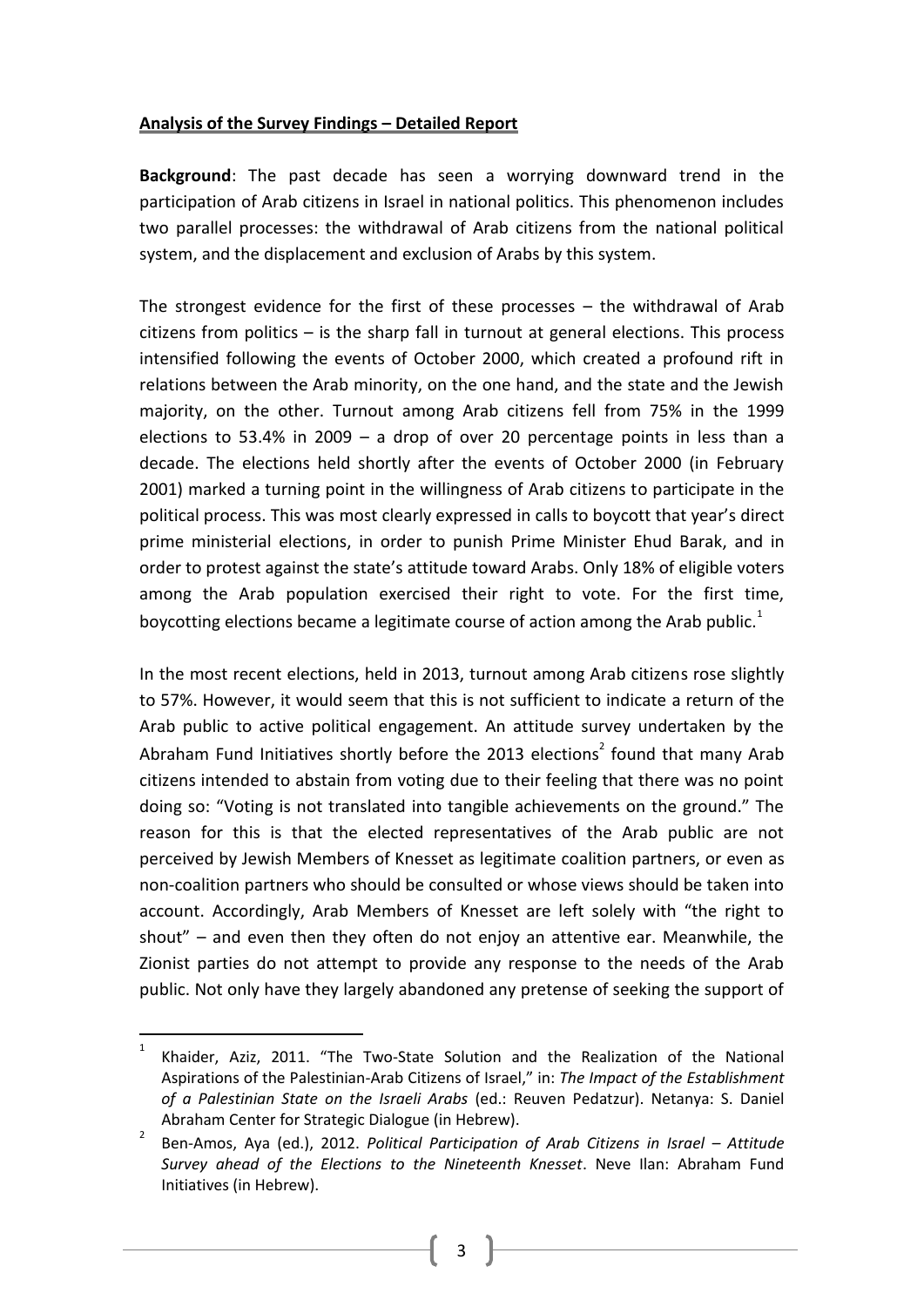Arab voters, but they also refrain from making the status and rights of the Arab minority a part of their agendas (in part due to their concern that raising this issue will drive away Jewish voters).

Turning to the other side of the coin, the process of the displacement and exclusion of Arabs is reflected most clearly in the widely-accepted axiom that the Arabs are not legitimate partners in a government coalition or in decision-making processes. For example, the 2011 Democracy Index found that 77.8% of the Jewish public believe that important decisions on matters of peace and security should be taken with a Jewish majority; approximately 70% take the same position regarding decisions in socioeconomic spheres.<sup>3</sup> Similarly, in the Peace Index for June 2013, only 46% of Jewish respondents stated that all citizens of Israel, Jews and Arabs alike, should be able to vote in any future referendum on a peace agreement (compared to almost 90% of Arab respondents).<sup>4</sup>

A further component in the delegitimization of Arab participation in politics and decision making is reflected in repeated claims and statements made by Israeli-Jewish public opinion makers, which portray Arab parliamentarians as interested solely in the struggle for the rights of the Palestinians in the West Bank and Gaza Strip, and in the campaign against the occupation. According to this portrayal, this focus means that Arab politicians neglect the everyday issues of most concern to their Arab constituents – "the sewage flowing in the streets" (to quote the cliché most frequently repeated in this context), job creation, and so forth. The fact that many of the Arab Members of Knesset who face this semi-criticism have served in the Knesset for many years, and have repeatedly won the confidence of Arab voters, is not seen as disproving claims about their neglect of issues of concern to the Arab electorate. On the contrary, their repeated re-election is perceived by large sections of the Jewish public as proof of the inability of Arab society to organize itself and to change its political representation, and is used to portray the entire Arab public as "nationalist and extreme." A study prepared by the Abraham Fund Initiatives examining the activities of Arab Members of Knesset in the Eighteenth Knesset, based on the proposed laws tabled by these parliamentarians between March 8, 2011 and October 15, 2012, $5$  clearly disproved these allegations. $6$  The study found

 $\overline{a}$ 

<sup>3</sup> Herman, Tamar, Nir Atmor, Karmit Haber, Ella Heller, Dror Walter, Raphael Ventura, and Yuval Lebel, 2011. *The Israeli Democracy Index 2011*. Jerusalem: Israel Democracy Institute.

<sup>4</sup> Herman, Tamar, and Ephraim Yaar, 2013. *Returning to the Negotiating Table: Results of the Peace Index Questionnaire June 2013*. Jerusalem: Israel Democracy Institute and Tel Aviv University (in Hebrew).

<sup>5</sup> Uri Goffer, 2014. *Analysis of the Parliamentary Activities of Arab Members of Knesset in the Eighteenth Knesset*. Neve Ilan: Abraham Fund Initiatives (in Hebrew).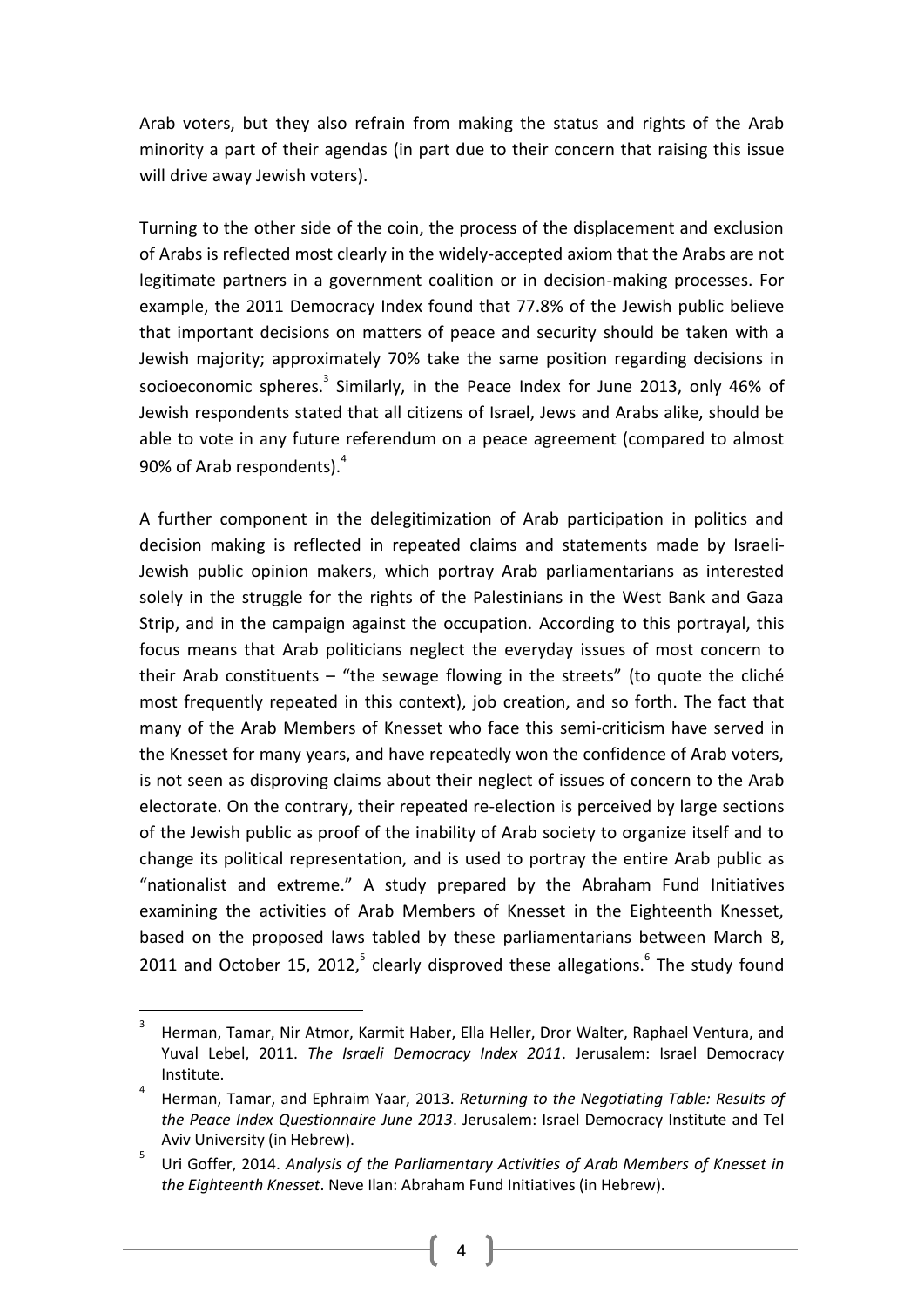that between 84% and 97% of the use made by Arab Members of Knesset of the parliamentary tools at their disposal, depending on the specific tool examined, related to issues with no connection to the Israeli-Palestinian conflict. Nevertheless, these allegations are repeated frequently, and thereby also seep into internal discourse within Arab society.

The Abraham Fund's basic assumption is that the participation of Palestinian-Arab citizens is vital in any forum for discussion regarding the future of the State of Israel and its citizens. We believe that the goal of building coexistence between Jews and Arabs will be realized, first and foremost, through open public discourse and dialogue between citizens from both groups and between their elected leaders, even if this process is complex and sometimes raises tensions. From our perspective, one of the most important criteria for assessing the quality of substantive democracy is the participation of minorities in the public arena and the realization of their civil rights. Accordingly, we are concerned by the processes of withdrawal and displacement described above. This attitude survey forms part of a wider set of activities planned by the Abraham Fund to encourage the participation of the Arab public in the elections, and to increase the proportion of the Jewish public – and in particular the political milieu – that understands the vital need for this participation, and that affords it legitimacy.

**Methodology**: The study is based on the collection of quantitative data from a representative sample of Arabs in Israel aged 18 and above. The sample size is 514, the level of statistical significance is 95%, and the maximum sampling error is 4.5%.

The sampling units are Arab households that had a functioning telephone (landline or cell phone) at the time the survey was conducted. In each household, one person aged 18 or above who answered the phone was interviewed. If the phone was answered by someone who is ineligible to vote, they were asked to fetch an adult present in the house. The survey was conducted by telephone from the offices of the Yafa Institute, between 1:00 p.m. and 9:00 p.m., over the period January 9-13, 2015.

The sampling method was the multi-stage random method: sampling of layers in the first stage, clusters in the second stage, and systemic sampling in the third stage. The Arab locales were divided into 12 geographical regions. Sampling of clusters was undertaken within each region, followed by systemic random sampling within the clusters.

**.** 

<sup>6</sup> The examination of the allegations regarding the functioning of the Arab Members of Knesset set aside the assumption adopted by critics that the investment of serious efforts on issues relating to the conflict and the occupation is contradictory to promoting the interests of the general public, and the Arab public in particular.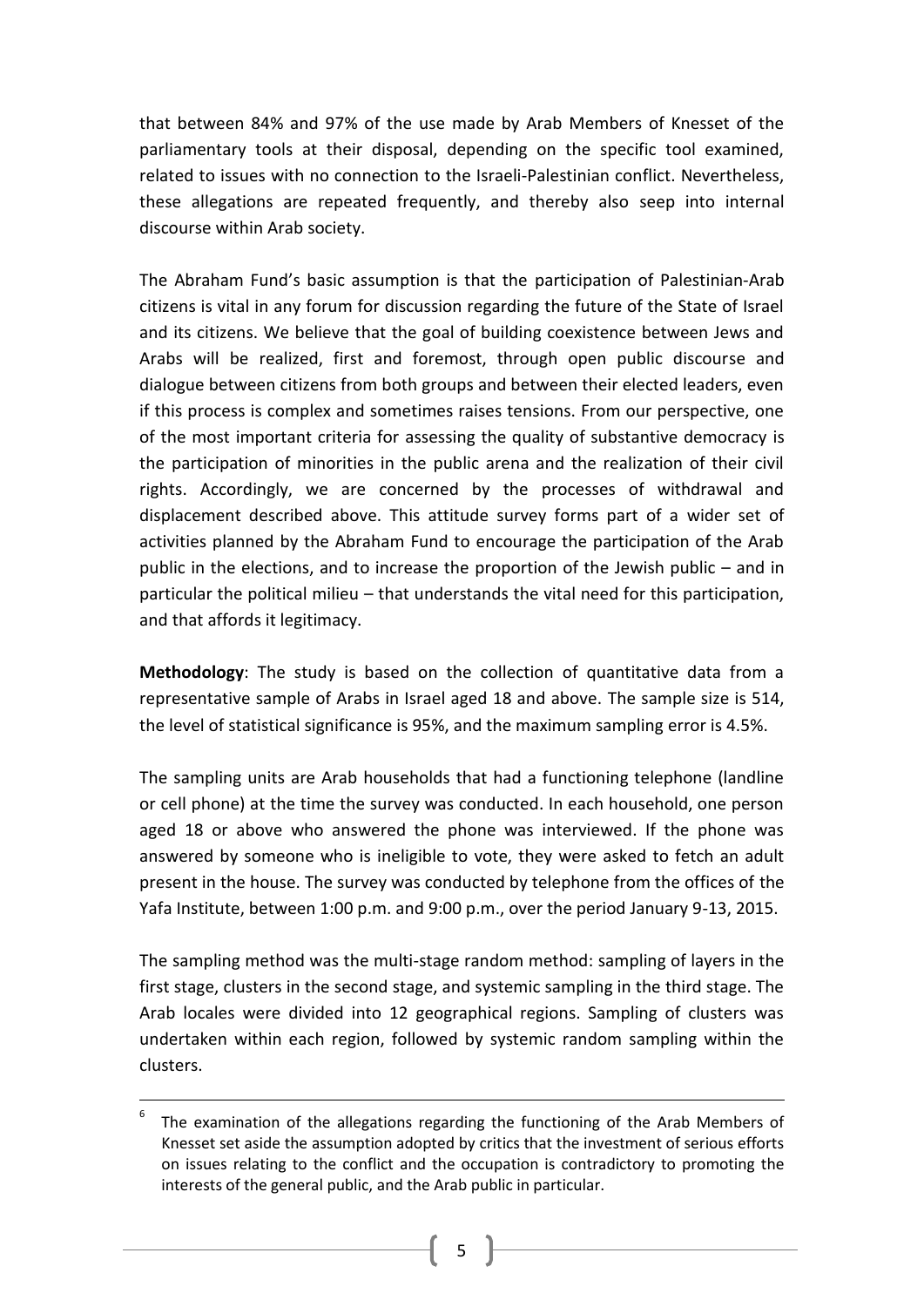The sample created is a representative sample of Arab society in Israel in terms of geography, sex, religion, and age.

**Analysis of findings:** The following detailed analysis of the findings is divided into four parts:

- 1. Willingness to vote in the elections and expected turnout
- 2. Factors and scenarios influencing the decision to vote
- 3. Reasons for voting and for abstention
- 4. Geographical and demographic differences in voting patterns

## **Willingness to vote in the elections and expected turnout**

The findings show that the Arab population can be divided into three segments:

- Respondents with a positive attitude to participation in the elections, constituting some 57% percent of eligible voters, and rising to 73% of eligible voters if the Arab parties unite.
- Respondents with a hesitant attitude, constituting between 8.3% and 11.5% of eligible voters. This segment can be brought into the circle of those voting, depending on the efforts invested during the election period.
- Respondents with a negative attitude to the elections, constituting between 11.5% and 19% of eligible voters. It will be difficult to persuade this segment to vote in the elections.

The expected turnout, assuming that the Arab parties unite and run in a single list, is 66.4 percent. This estimate takes into account eligible voters who will be outside the country on election day, as well as other technical reasons preventing voting on the day.

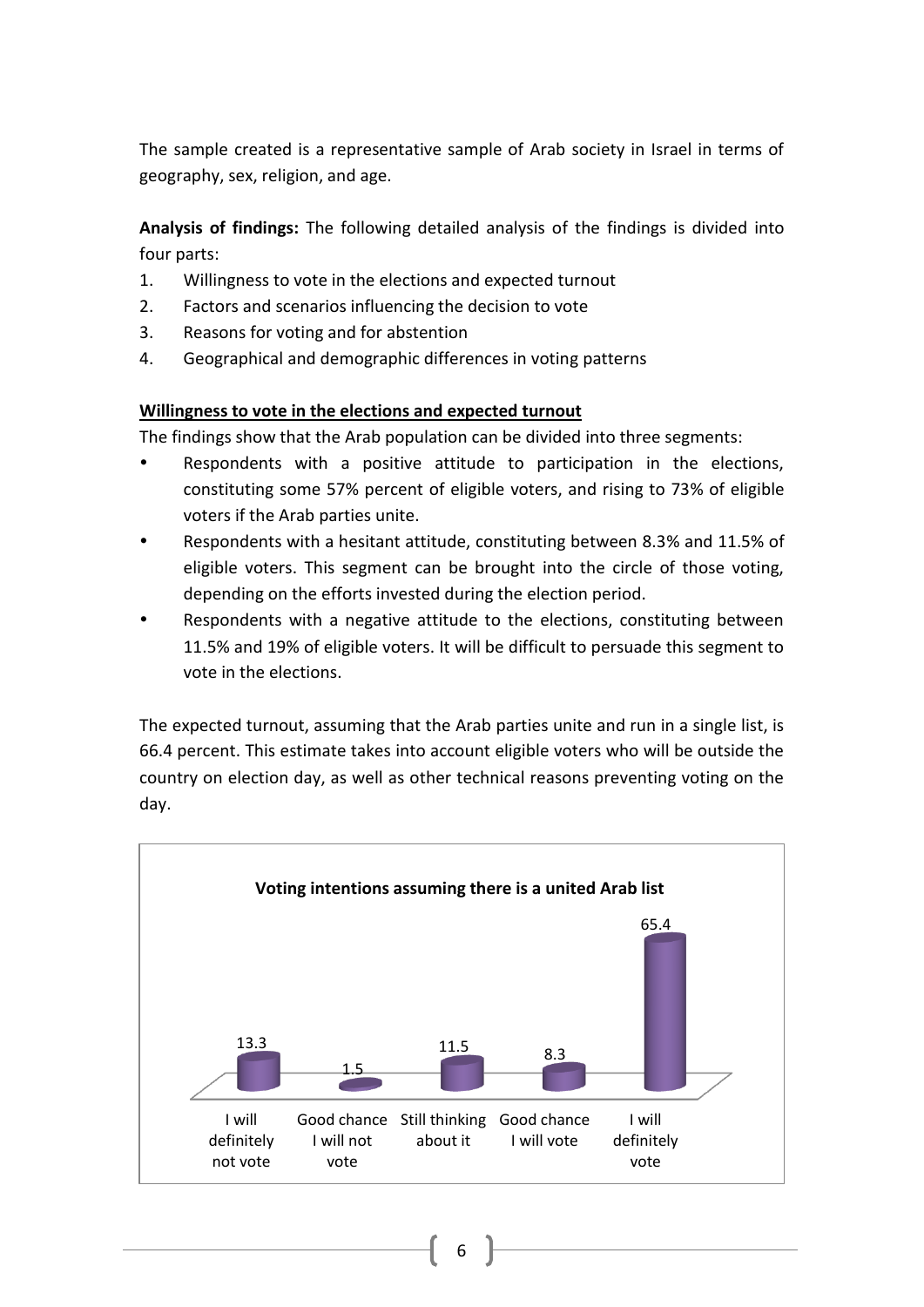## **Factors and scenarios influencing the decision to vote**

In this section of the survey, we examined the influence of negative events over the past year (such as the war in Gaza and increasing manifestations of racism in Israeli society) on the desire of Arab citizens to vote. We also identified statements by the leaders and candidates of the Jewish parties that could encourage turnout, as well as actions by the Arab parties that could have the same result. We examined the impact of the raising of the electoral threshold on willingness to vote. We also examined which bodies/individuals in society have the strongest influence on the decision by Arab citizens whether or not to vote, and which media are the most effective in influencing this decision.

**Influence of recent events**: The survey examined the influence of four events over the past two years on the desire to vote: the war in Gaza; growing racism and violence toward Arab citizens; anti-Arab incitement and statements by politicians; and perceived threats to Arab citizens in Israel (such as Avigdor Lieberman's proposal for an "exchange of populated territories," the Jewish State Law, etc.)

Interestingly, the findings show that these negative developments actually increase the desire to vote among over half the respondents in each instance:



**Influence of statements by Jewish public figures**: As part of the examination of influential factors, the survey examined possible scenarios involving comments by

7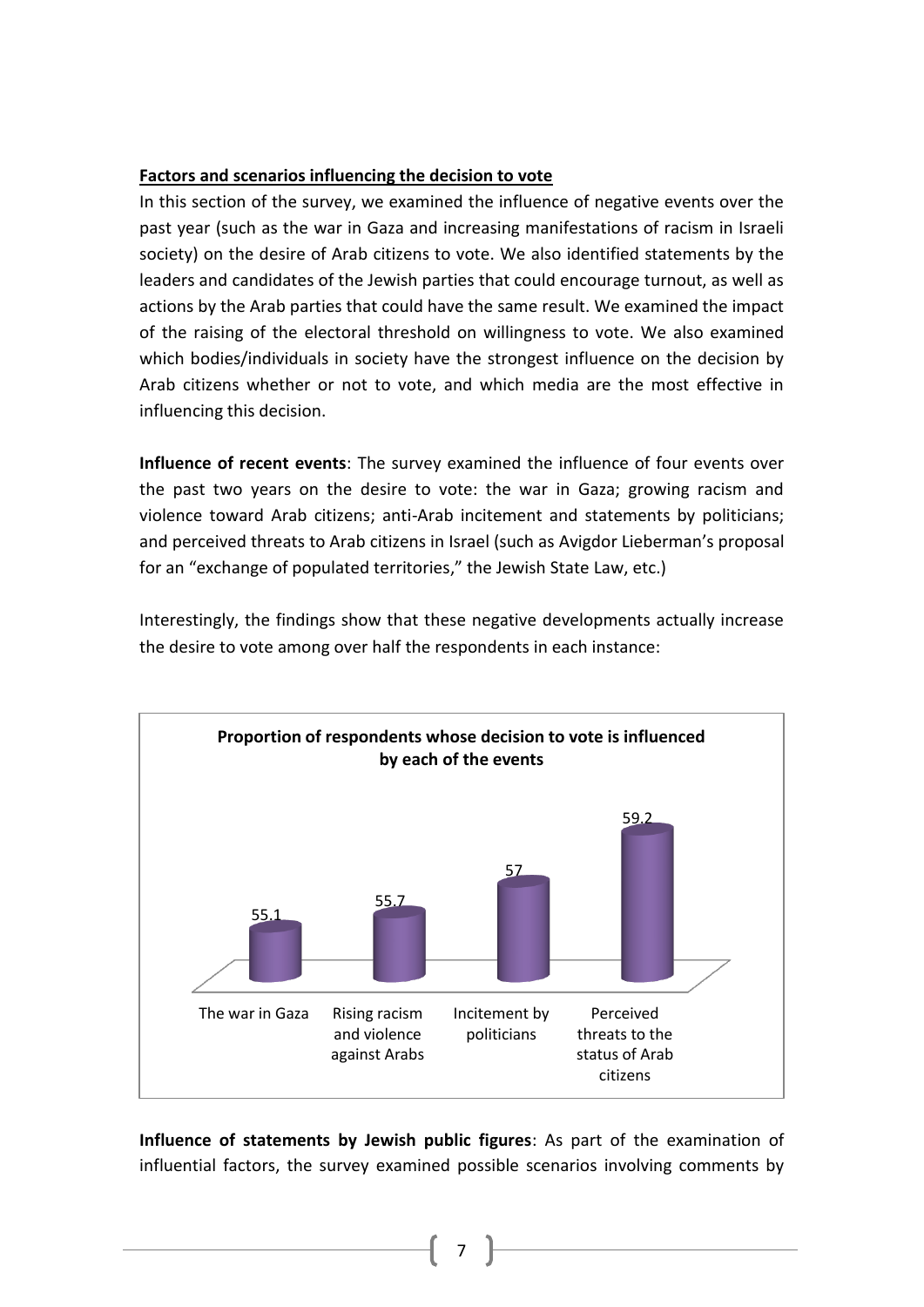the leaders of the major Jewish parties that could influence Arab citizens' desire to vote.

The findings show that positive declarations about Arabs by the leaders of the major parties could increase turnout. Approximately 50% of Arabs would be positively influenced by Jewish leaders publicly committing to reducing the gaps between Jews and Arabs in education, housing, and employment; 52% would be influenced by a commitment to engage in negotiations for the establishment of a Palestinian state with East Jerusalem as its capital; 33% would be influenced by a commitment to invite the Arab parties to participate in coalition negotiations; and 32% percent would be influenced by a commitment to appoint an Arab minister.

We should emphasize that such statements will not necessarily lead Arabs to vote for the parties whose leaders make them, but rather will encourage voting in general, since they increase the relevance of political participation from the perspective of Arab citizens.



**Influence of the inclusion of women and young people in the Arab parties**: In addition to the unification of the Arab lists, which is the single most influential action in terms of turnout in Arab society, we examined another factor relating to the conduct of the Arab parties: the inclusion of women and of young people in the party lists of electoral candidates.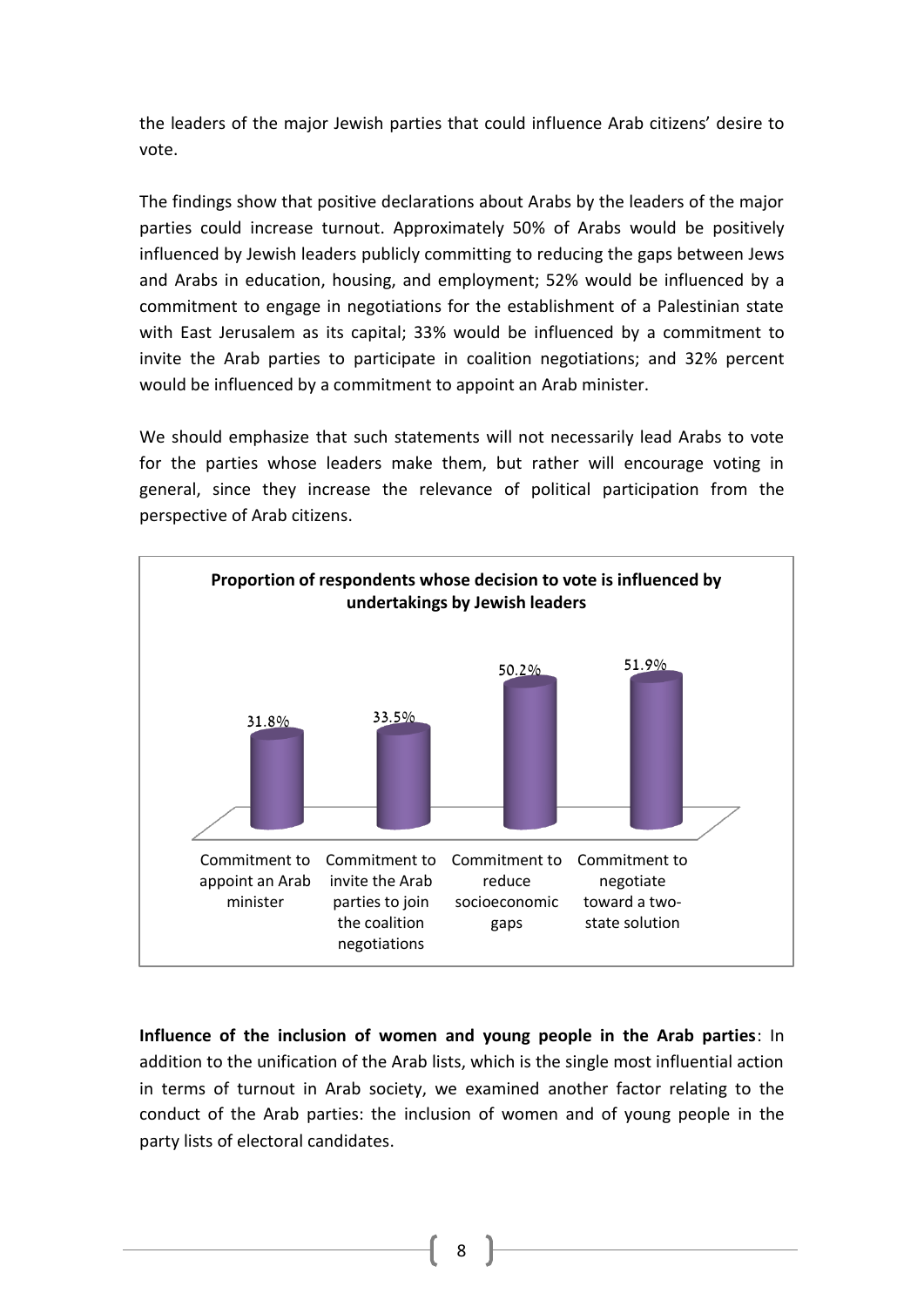An in-depth study undertaken by the Abraham Fund ahead of the 2013 elections, which included focus groups, discovered a clear demand for the inclusion of women and young people on the Arab lists. However, the current study shows that such steps have a relatively modest influence. One possible reason for this is that the question was phrased as relating to their inclusion "in realistic positions," and not merely to their general inclusion. Some respondents may have perceived this wording as more threatening.



Unsurprisingly, a comparison of the average level of influence revealed a statistically significant difference between women and men regarding the inclusion of women on the Arab lists. The average influence on women (2.51 on a scale of 1 to 5) was higher than that on men (2.15).

**Influence of raising the electoral threshold**: The electoral threshold (the percent of total eligible votes a list must receive in order to be included in the allocation of Knesset seats) was raised to 3.25% as part of the Governability Law  $-$  the most significant structural change since the last elections. This change has clearly had a far-reaching impact on Arab politics, as reflected by the historic decision by the Arab parties to stand in a united list.

However, the survey findings show that only half (47.8%) of the Arab public are aware of this development. Among those who are aware of the change, the majority believes that the change was motivated by racist considerations, with the goal of denying Arabs representation in the Knesset (42.8%); or constituted an antidemocratic decision denying representation to small parties (23.7%). Less than a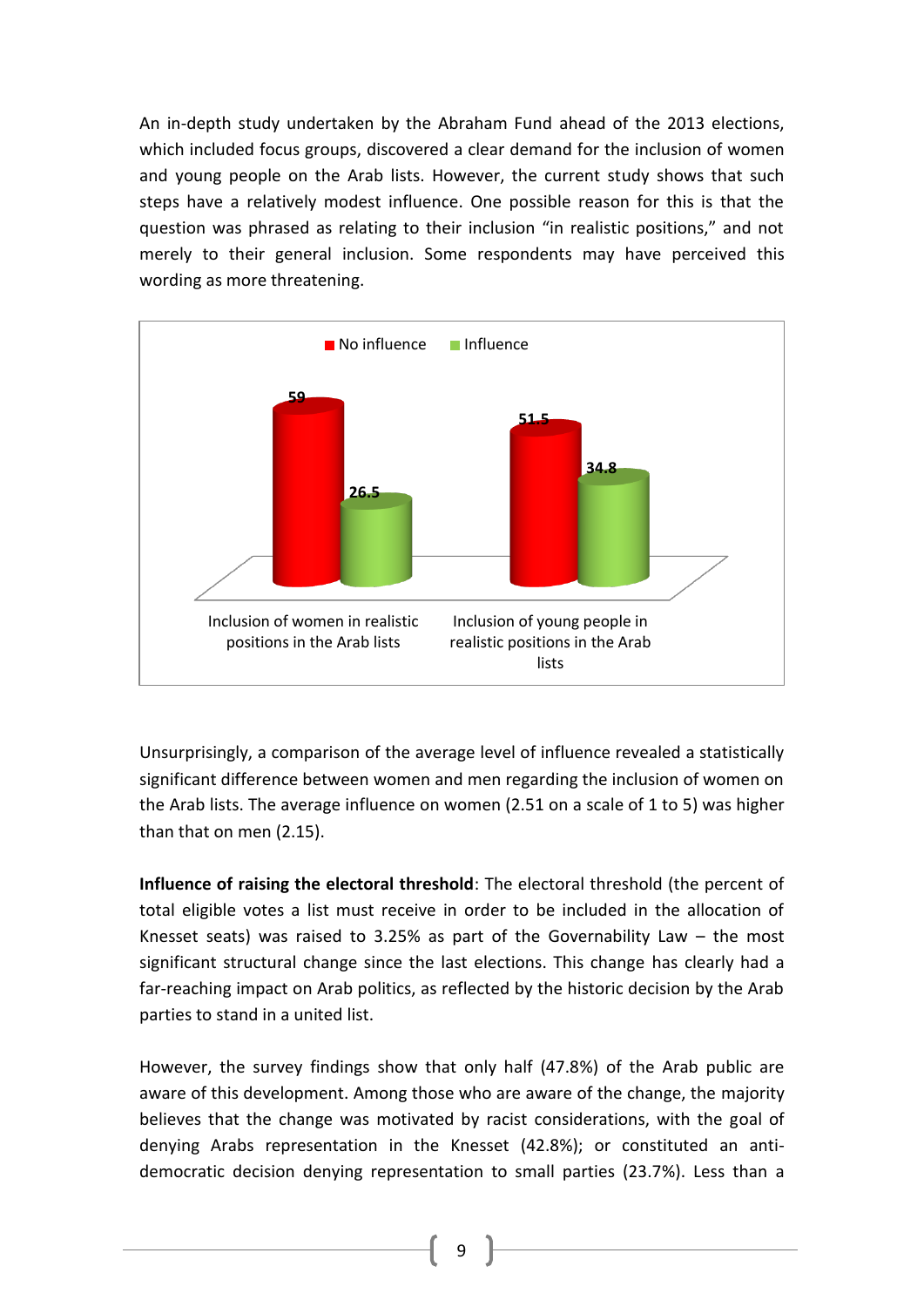quarter of respondents saw the change as a positive decision due to the pressure it creates for the Arab parties to unite (23.8%). Regardless of the different perceptions of the motives for the change, a large majority of respondents state that the raising of the threshold encourages them to vote:



**Bodies influencing the decision to vote**: The respondents in the survey were asked to rank the extent to which their decision whether or not to vote is influenced by the following: Members of Knesset and parties; religious figures; civil society and intellectuals; heads of local authorities; and family. The following graph summarizes the replies for the sample as a whole:

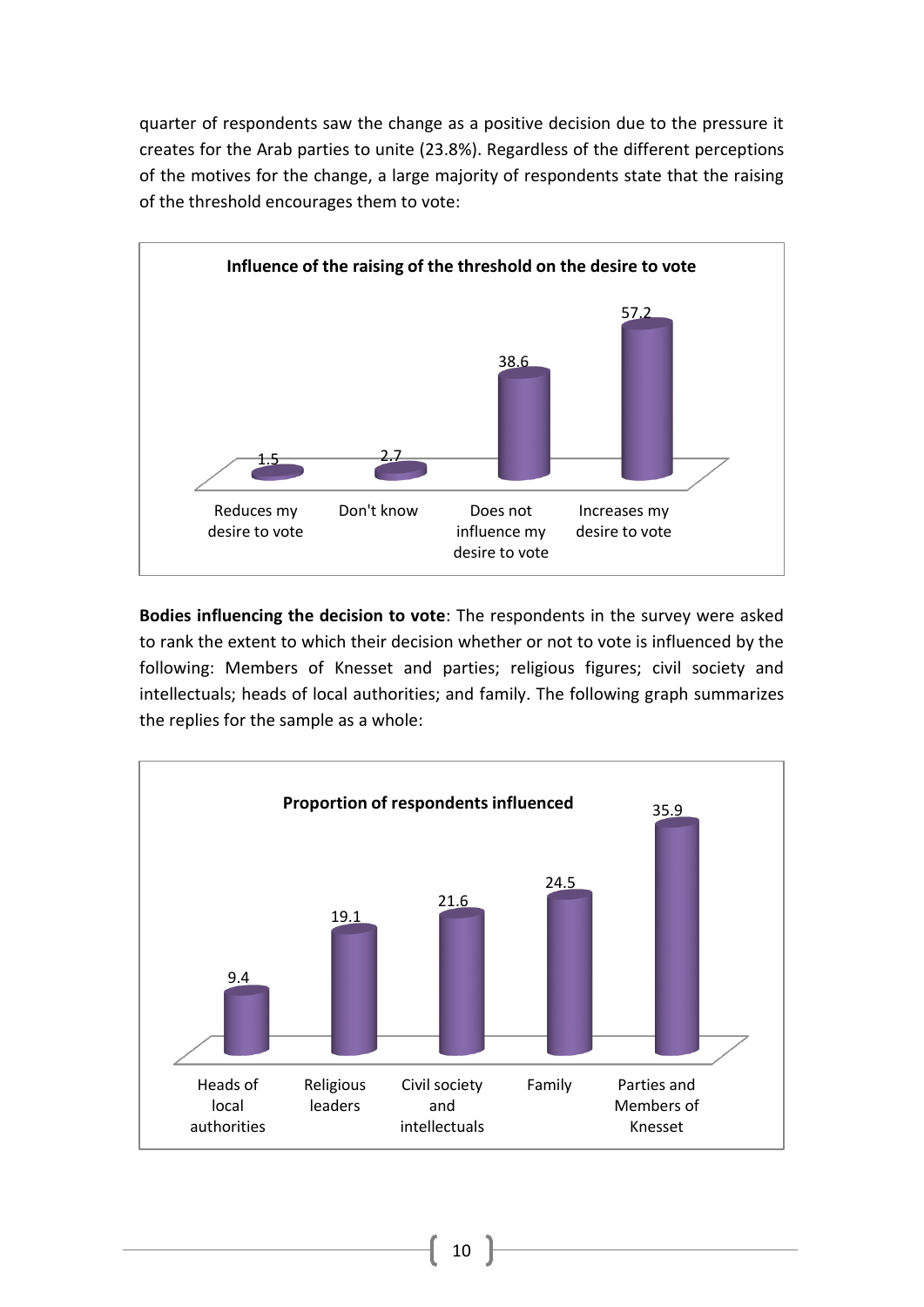An examination of the average influence, expressed on a scale of 1 to 5, according to sex and demographic factors reveals some noteworthy differences:

- $\rightarrow$  Men are more influenced than women by the parties and Members of Knesset (average 2.77 and 2.41, respectively).
- $\rightarrow$  Muslims are more influenced by religious leaders than Christians (average 2 and 1.49, respectively).
- $\rightarrow$  The family has a greater influence among Muslims (average 2.23) than among Druze (average 1.63).

**Influence of different media on the decision to vote**: A further sphere of influence examined the survey is the impact of advertising in various media. In other words, this question examines the most effective way to influence voters in Arab society. The respondents were asked the following question: Advertising in which medium has a greater influence on your decisions during the election period? The findings show that advertising on social networks has the greatest influence (21%), followed by television (18.4%) and websites (16.3%). The written press (9.1%), radio (5.5%), and billboards (3.3%) have the least influence. Approximately a quarter of respondents (26.4%) stated that none of the above-mentioned media influence their decision.

#### **Reasons for voting or abstaining**

**Reasons for voting in the elections**: Almost half the voting public see voting as a manifestation of a civil right; approximately one-third perceive it as securing a national goal of bolstering the status of the Arabs in Israel; while almost one-sixth believe that they can influence decision making.

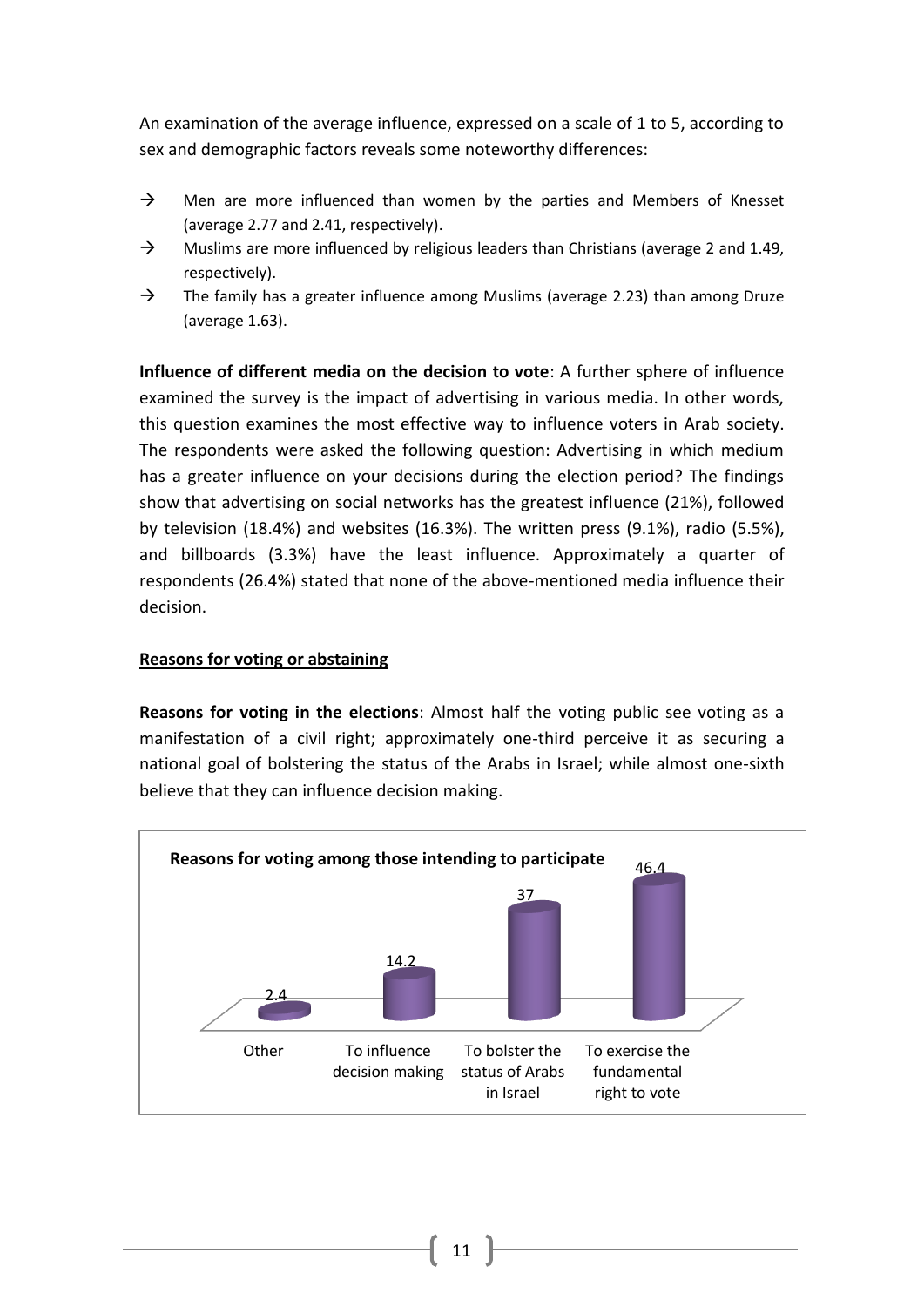**Reasons for abstaining**: Among respondents who declared that they do not intend to vote, approximately half refrain from voting due to apathy and lack of interest in the elections ("I don't care about the elections.") Over one-sixth boycott the elections for ideological reasons. The remainder explains that they will not vote because of the inability of Arab citizens to influence decision making, and because of the general situation of the Arabs in Israel.



## **Geographic and demographic differences in voting patterns**

**Geographic differences**: An analysis of voting intentions shows a stark variance by geographic region. The highest proportion of respondents intending to vote was found in the following regions: The Southern Triangle, Shfaram, Nazareth & the Valleys. The highest proportion of respondents intending to abstain was found in the following regions: Sakhnin Valley and Beit Hakerem; Western and Upper Galilee; the mixed cities; and the Northern Triangle.

Voting in Arab society shows patterns of regional/local voting, despite the fact that the Israeli electoral system is based on a single national list. In most cases, turnout is higher in areas from which serving Members of Knesset or candidates originate. For example, a particularly high turnout is expected in the Southern Triangle, which tends to have a high concentration of Arab Members of Knesset, including three in the current Knesset: Ahmad Tibi (Ra'am-Ta'al) from Taybeh, and Esawi Frij (Meretz) and Ibrahim Sarsour (Ra'am-Ta'al) from Kafr Qassem.

**Differences according to sex**: A breakdown by sex shows a significant difference between men and women in terms of turnout. A higher proportion of men stated that they intend to vote, while a higher proportion of women stated that they are undecided or do not intend to vote.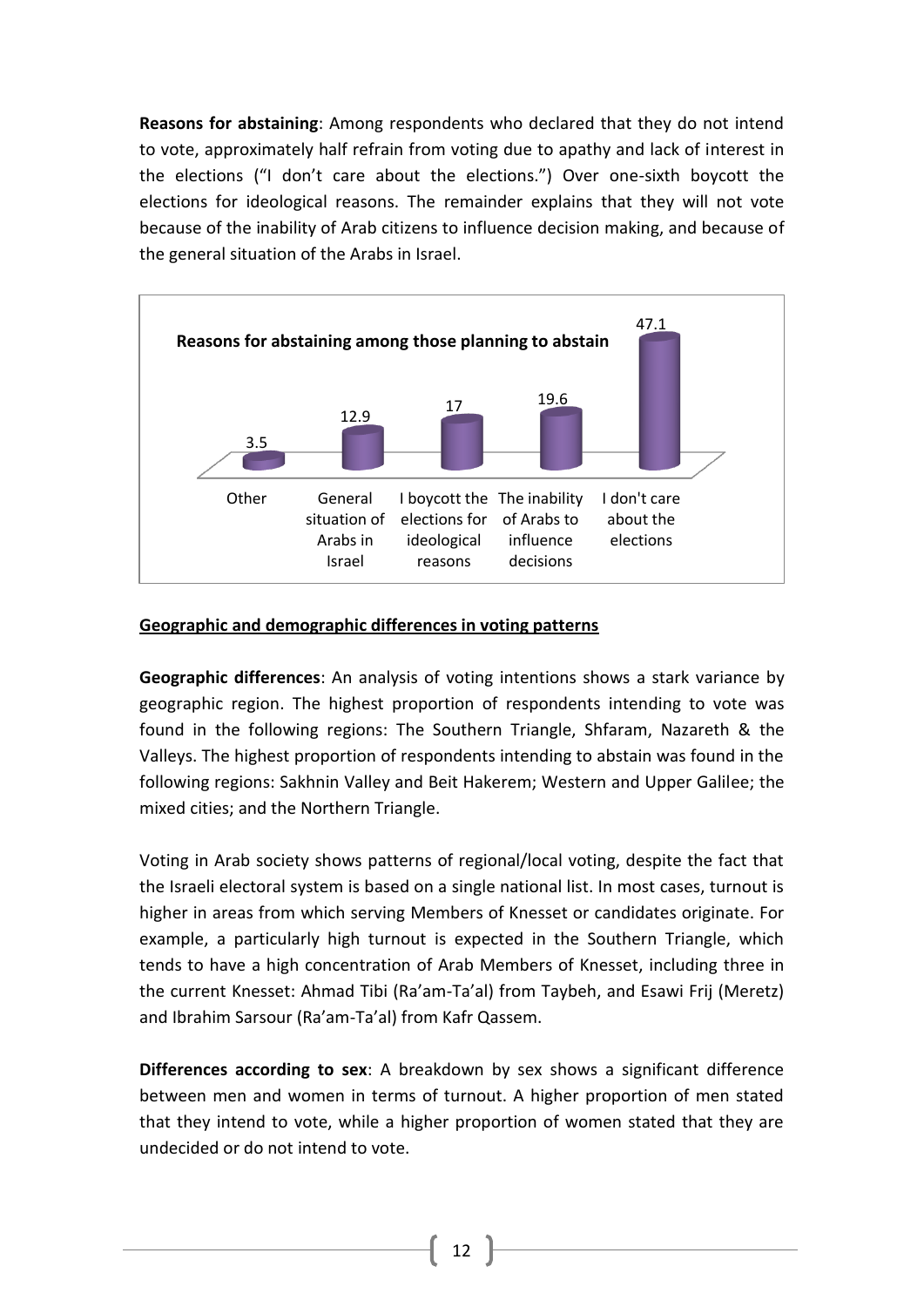

**Differences between age groups**: Significant differences can be seen in voting intentions according to age group. The proportion of respondents intending to vote increases with age, with the exception of the 55-64 age group, in which the proportion is lower than in the next youngest group. The proportion of those intending to vote in the 18-24 age group, which includes first-time voters, is particularly low – less than half.



**Differences between religious groups**: A significant difference was also found in terms of religion. The proportion of those intending to vote among Muslims is higher than among Christians and Druze. This finding is consistent with longstanding voting patterns among these populations over the years.